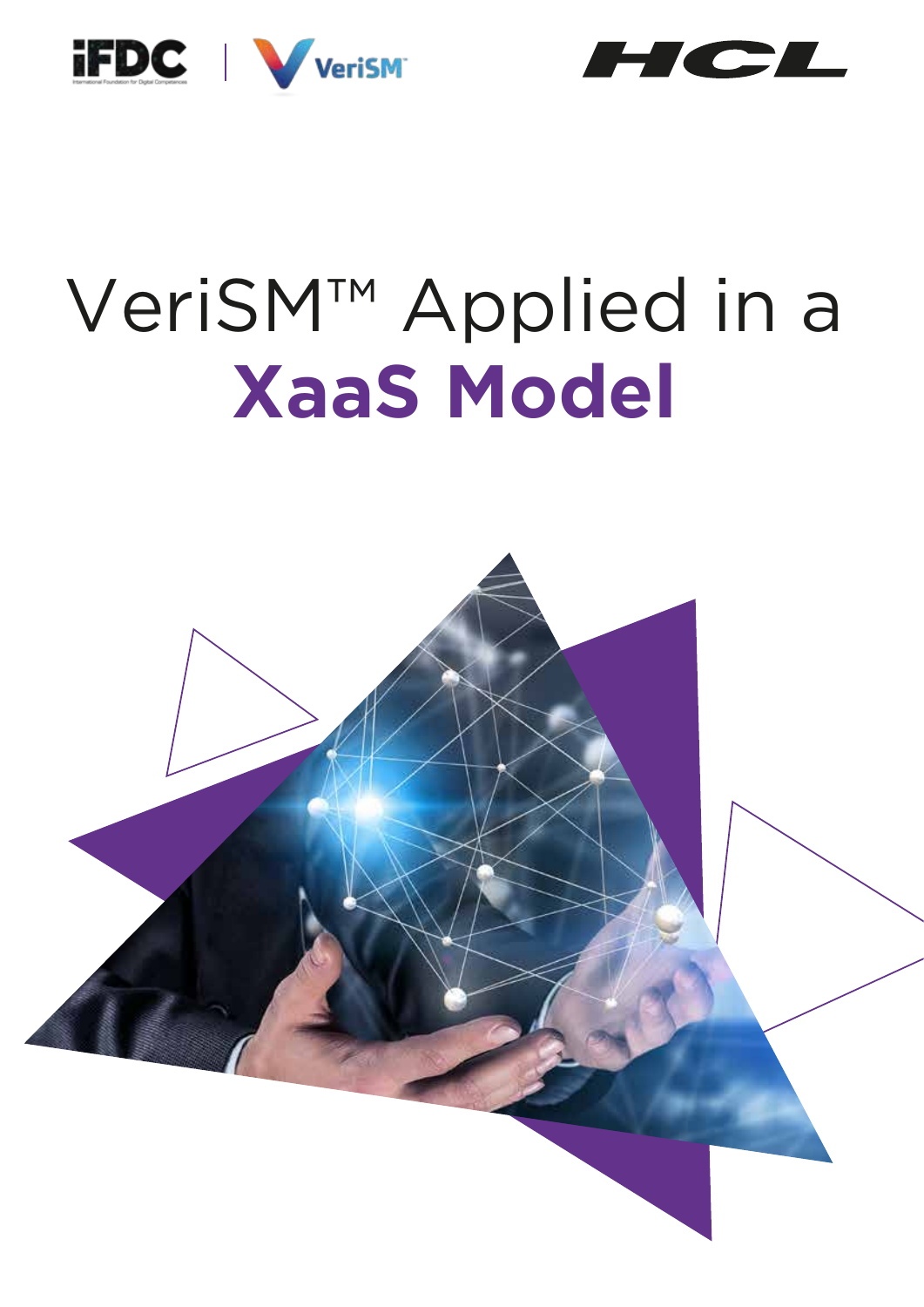



## Introduction

In the present era of digitalization, with the proliferation of cloud and mobility, there are a variety of services and applications available for access on demand over the internet. Services are ordered and consumed at an astounding rate today. Hence, there is a need for enterprises to source and facilitate the consumption of their users' service requirements

As a result, on-demand and subscription-based models are becoming the new norm for enterprises to deliver their services to businesses. This has resulted in increased adoption of **"Everything as a Service"** or the XaaS model. XaaS is gaining rapid popularity as it is enabling everything from technology services to key business processes to be delivered as a "Service". With the increasing adoption of disruptive technologies (such as cloud), enterprises are embracing many third party services. In such situations, enterprise IT departments are transforming themselves, acting as brokers for their own service offerings to derive agility and consumerization. This is now called a consumer-driven IT operating model, where the consumer gets the highest priority.

In this white paper, the focus is on the application of VeriSM™ model in XaaS, where cloud services have become the preferred way of doing IT business. At HCL, we have applied the VeriSM™ model to our varied Service Management solutions. This is particularly designed to meet the requirements of a consumer-driven operating model. This covers the new Service Management principles, a balanced management mesh, and service life-cycle value streams that are required to manage



disruptive delivery models like Cloud and DevOps, along with the highest level of autonomics and orchestration.

VeriSM™ allows organizations to deliver services as desired, by their business, by reducing time-to-market to imple-ment new requirements for new or modified services. It also helps organi-zations fix problems or vulnerabilities that exist within the service thereby creating a more flexible consumption model for using cloud services by focusing on automation and integration of the IT activities.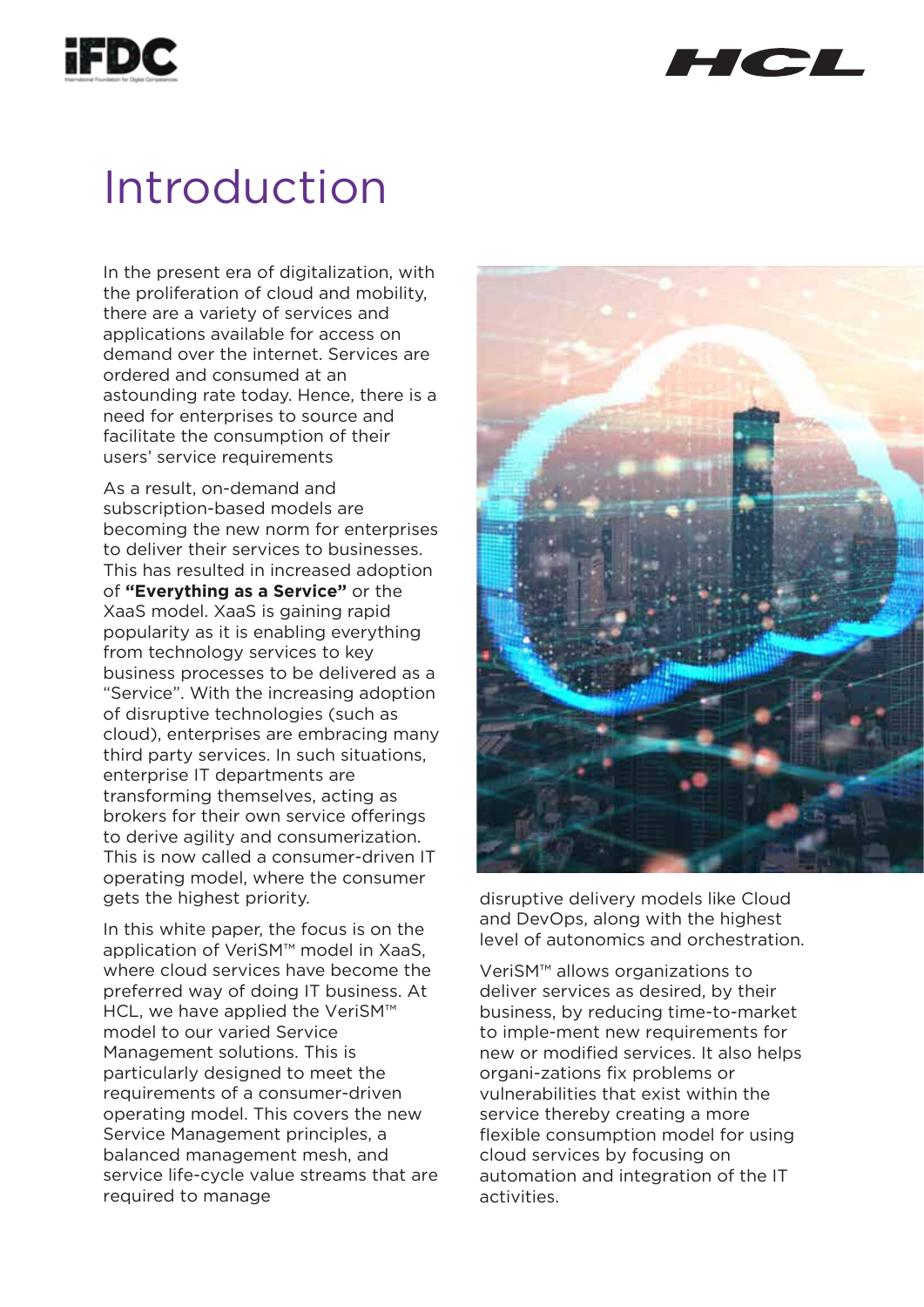



### The XaaS Model



With increasing evolution in the service management concepts, the consumer centric service management system has become the de-facto model especially in the XaaS world.

Traditional operating models of IT service providers were designed around monolithic IT infrastructure, client-server architecture, and very limited virtualization. However, in today's world, the IT infrastructure is highly virtualized and services are offered for consumption on a subscription basis, rendering conventional Service Management practices irrelevant. For instance, the movement of workload from one VM cluster to another, and features like auto-scaling and cloud busting, are mostly system-driven and automated, as opposed to traditional approaches with a lot of human involvement driven through a Request for Change (RFC).

Services are essentially composed of microservices and each of them is independently supported by an unstructured database and non-relational database (for instance, DynamoDB) subsystems. Additionally, the service supply chain roles such as service creator, service operator, service provider, service broker, and service

integrator have become active actors, performing various roles within the enterprise IT management. In order to consume these services dynamically, a robust service catalog, which unifies the various micro-elements of a service and its supply chain roles, is of paramount importance. The service catalog becomes the center of the universe and the heart of the management mesh. Put simply, unless a service is published in the catalog, it cannot be consumed by the consumer.

VeriSM™ is a next-generation consumer-centric model where XaaS can be the embedded provision model providing a contemporary approach to enterprise Service Management. The letter 'X' stands for anything and everything as a service and is applicable for services (both IT and non-IT) at the enterprise level.

XaaS is a rapidly expanding model where everything is offered to consumers on a subscription basis through a next-generation consumer engagement portal. It is integral to cloud computing and all cloud delivery models such as software as a service, infrastructure as a service, and platform as a service are covered.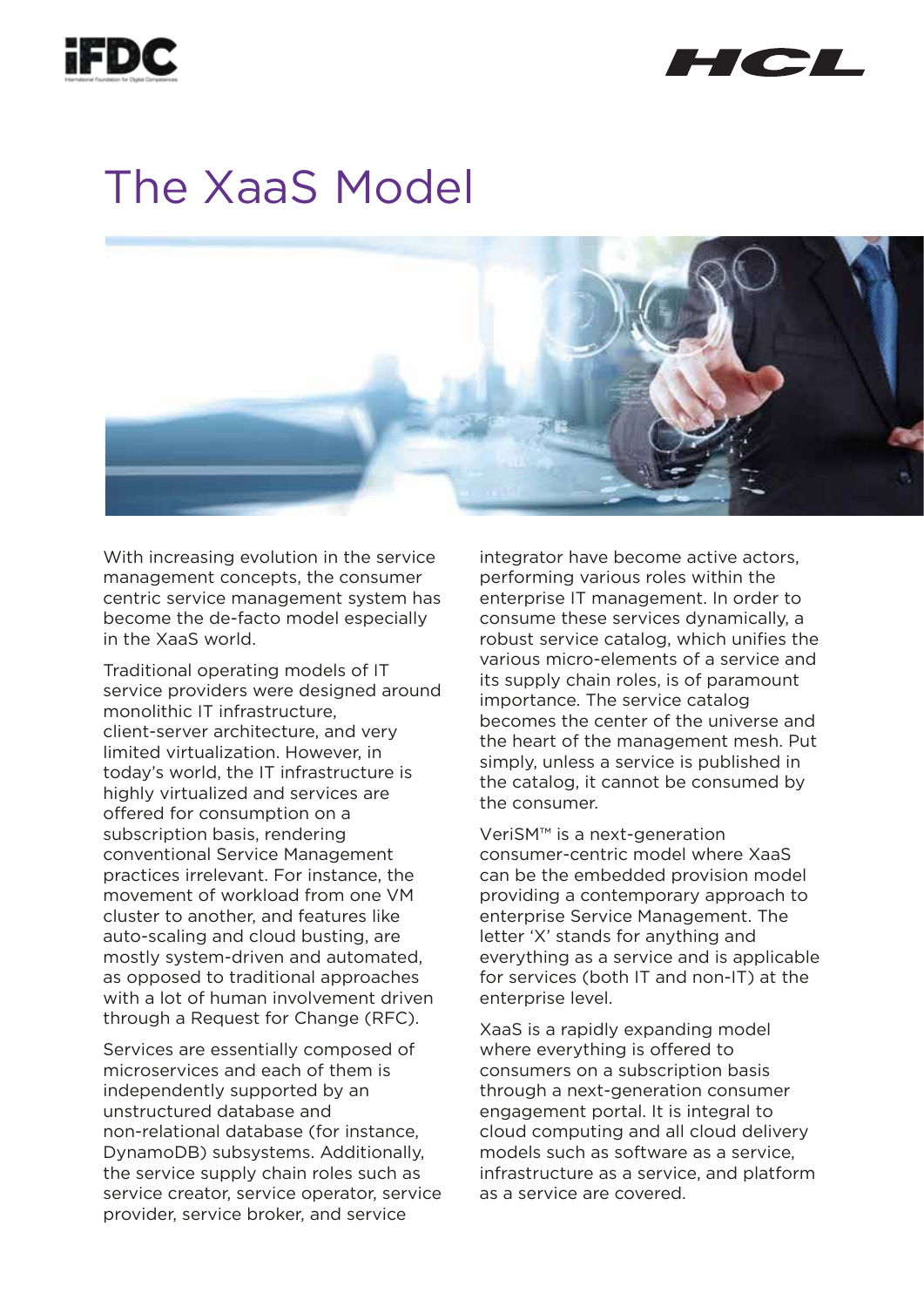



### VeriSM™ model applied in XaaS

In the XaaS world where everything is offered as a service (on a subscription basis), the consumer portal and the service fulfillment system are the most vital components of the service life-cycle. This is where the Provide and Respond stages of the VeriSM™ model take place.



*Figure 1 – The VeriSM™ Model Source: VeriSM™ - A service management approach for the digital age*

Consumers access the XaaS next-generation consumer engagement portal for availing services which are processed through a completely automated process. The fulfillment engine orchestrates the provision of services using multiple service providers (fulfillers) who are part of the service supply chain.

The model allows both service orders (requests) and service maintenance (issues) and is based on an entitlement concept where consumers only have access to services which are pre-authorized, thereby eliminating the need for approvals.

Some may be wondering about the distinction between a traditional 'service request' catalog and a XaaS service catalog. Classic service request catalogs are part of the traditional request fulfillment system which is merely focused on enabling the workflow for ordering, approval, and fulfillment activities, which are mostly carried out manually. These orders are related to consumable items, such as laptop, mouse, password reset, data backup, and internet access.

On the other hand, a true service catalog powered by the XaaS model provides anything and everything as a service to its consumers such as virtual machines, cloud instances, application services, and IT products. XaaS automates and orchestrates the provision of services using multiple service providers who are part of the supply chain.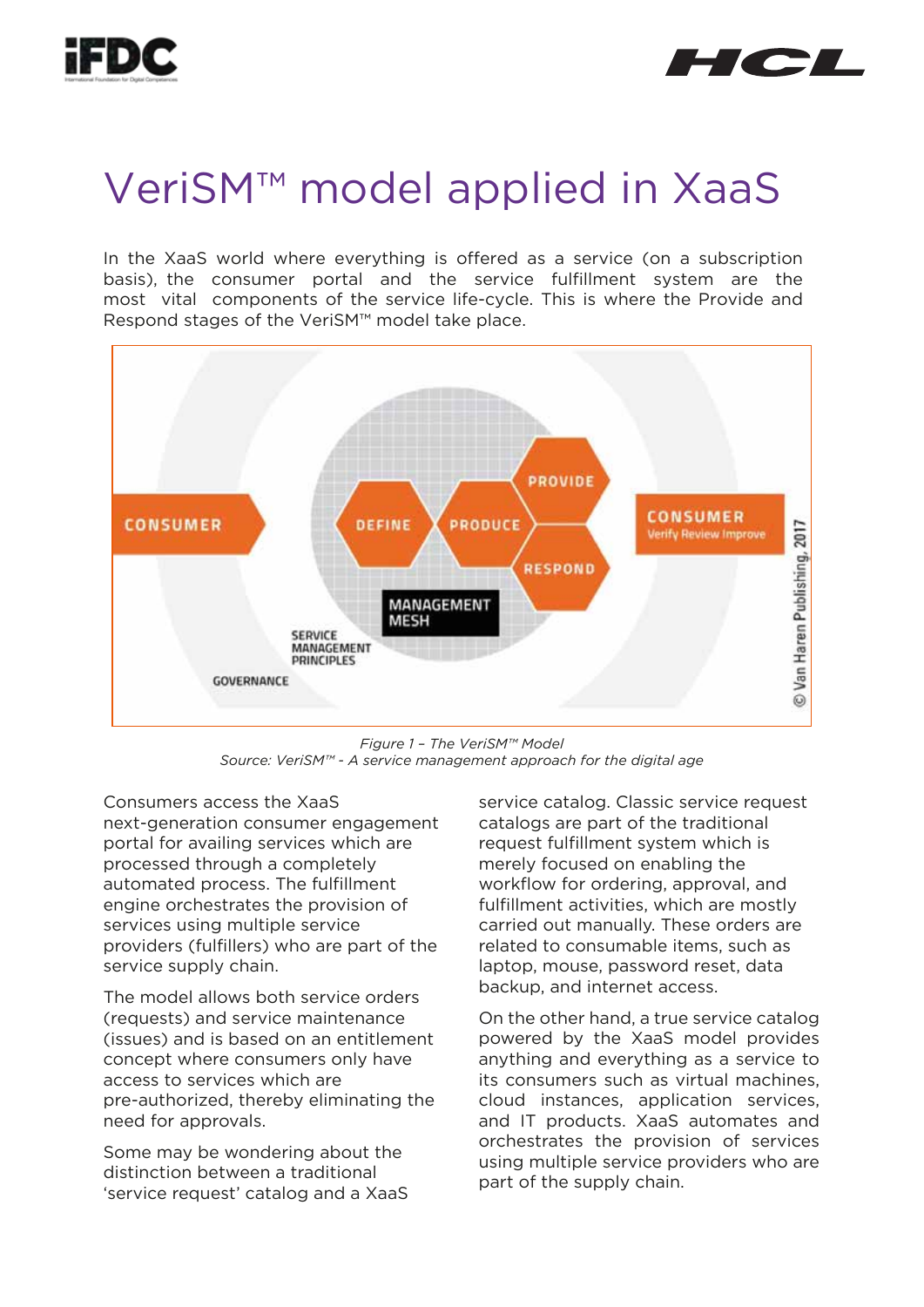



The figure below provides an overview of a consumer service fulfillment system based on XaaS:



*Figure 2 – Provide and Respond with XaaS*

The key components in the Provide and Respond stages of the VeriSM™ model, which are applied in the XaaS world, are outlined in the table below:

Catalog Aggregation  $\longrightarrow$  Today's generation expects a complete catalog of service offerings, from which they can compare and choose the right products or services to fulfill their demands. To meet these surge in the demand of varied services, there is a need to have a common marketplace that needs to be connected to multiple service providers who can provide their own set of niche services. Catalog aggregation, therefore, becomes critical and provides enterprises with the opportunity to publish their own as well as various other supplier catalogs for their **consumers on a single portal.**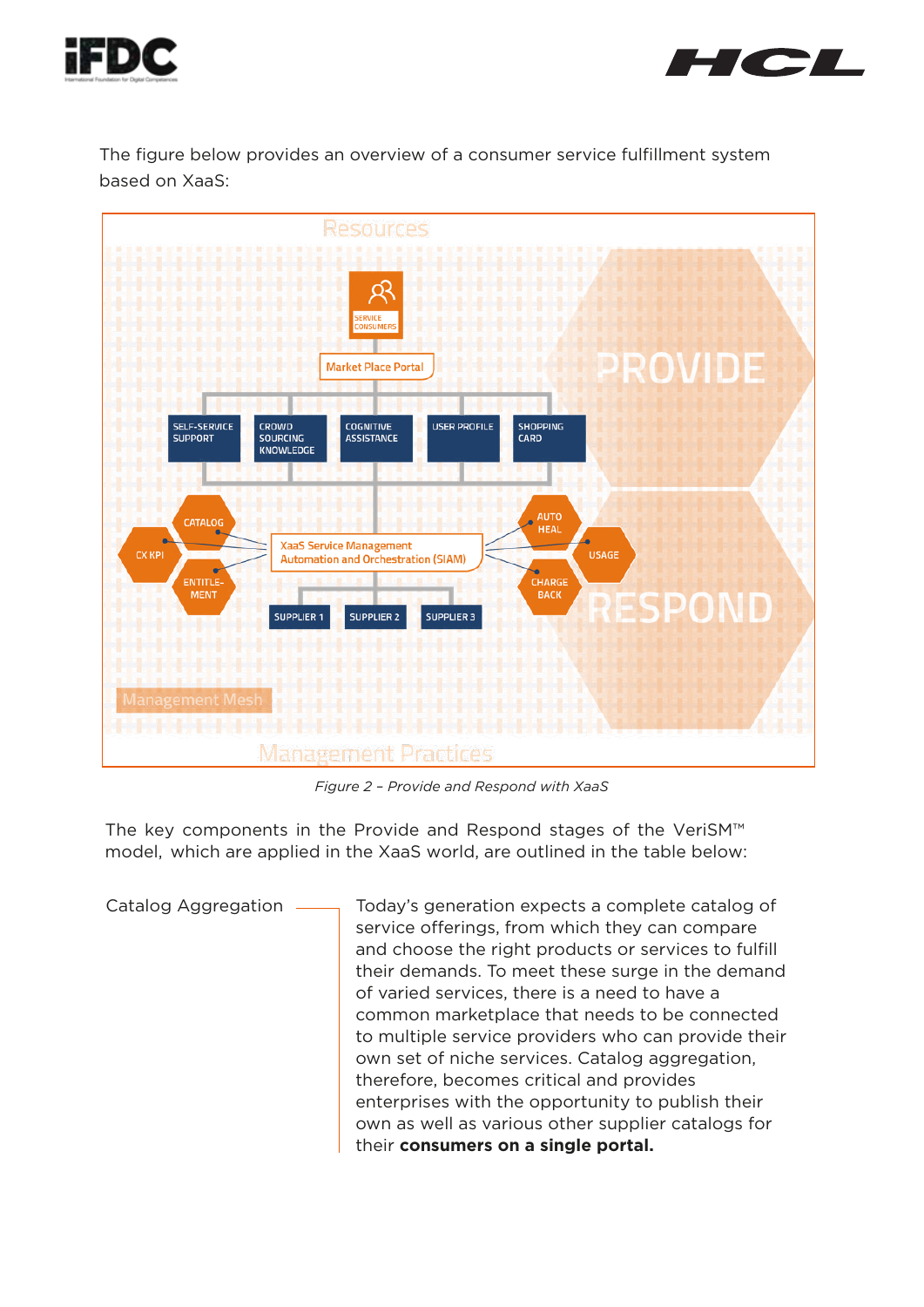



|                               | The aggregated catalog will have multiple service<br>producers who would fulfill their services individually,<br>preferably through the individual automation engine.<br>Such an aggregated catalog enables consumers to<br>choose a variety of services (simple to complex)<br>without worrying about how each individual supplier<br>fulfills their service request.                                                         |
|-------------------------------|--------------------------------------------------------------------------------------------------------------------------------------------------------------------------------------------------------------------------------------------------------------------------------------------------------------------------------------------------------------------------------------------------------------------------------|
| Automation &<br>Orchestration | Service Orchestration is the process of integrating<br>services or their automation engines in real-time<br>and automating the complete fulfillment process<br>across multiple suppliers.                                                                                                                                                                                                                                      |
| <b>SIAM</b>                   | Next-generation SIAM (Service Integration and<br>Management) solutions create a well-integrated<br>ecosystem across multiple suppliers. This is<br>imperative for service orchestration and effective<br>functioning of a subscription-based consumption<br>model.                                                                                                                                                             |
| Self-Serviceable              | Modern users demand superior quality of services<br>and they want to be empowered by self-service<br>capabilities that allow them to manage their<br>services on their own.                                                                                                                                                                                                                                                    |
|                               | The "user respond" model is slowly being replaced<br>by "service respond," or more precisely, a true<br>self-service model that allows users to obtain<br>outcomes without any intervention from the<br>service provider. It is, therefore, important that a<br>self-service component is designed in the Define<br>phase, built within the service in the Produce phase<br>and provided to the consumer as a default feature. |
| Crowd-sourced<br>Knowledge    | In a crowd-sourced knowledge management<br>system, the public is both the contributor and<br>consumer of knowledge. This means that the<br>knowledge management system is connected to<br>the internet enabling unparalleled collaboration.                                                                                                                                                                                    |
|                               | XaaS enables a crowd-sourced knowledge<br>management system by integrating both private<br>and public knowledge bases and provides a<br>centralized portal where enterprise content,<br>manufacturer content, and community-based<br>knowledge can be accessed.                                                                                                                                                                |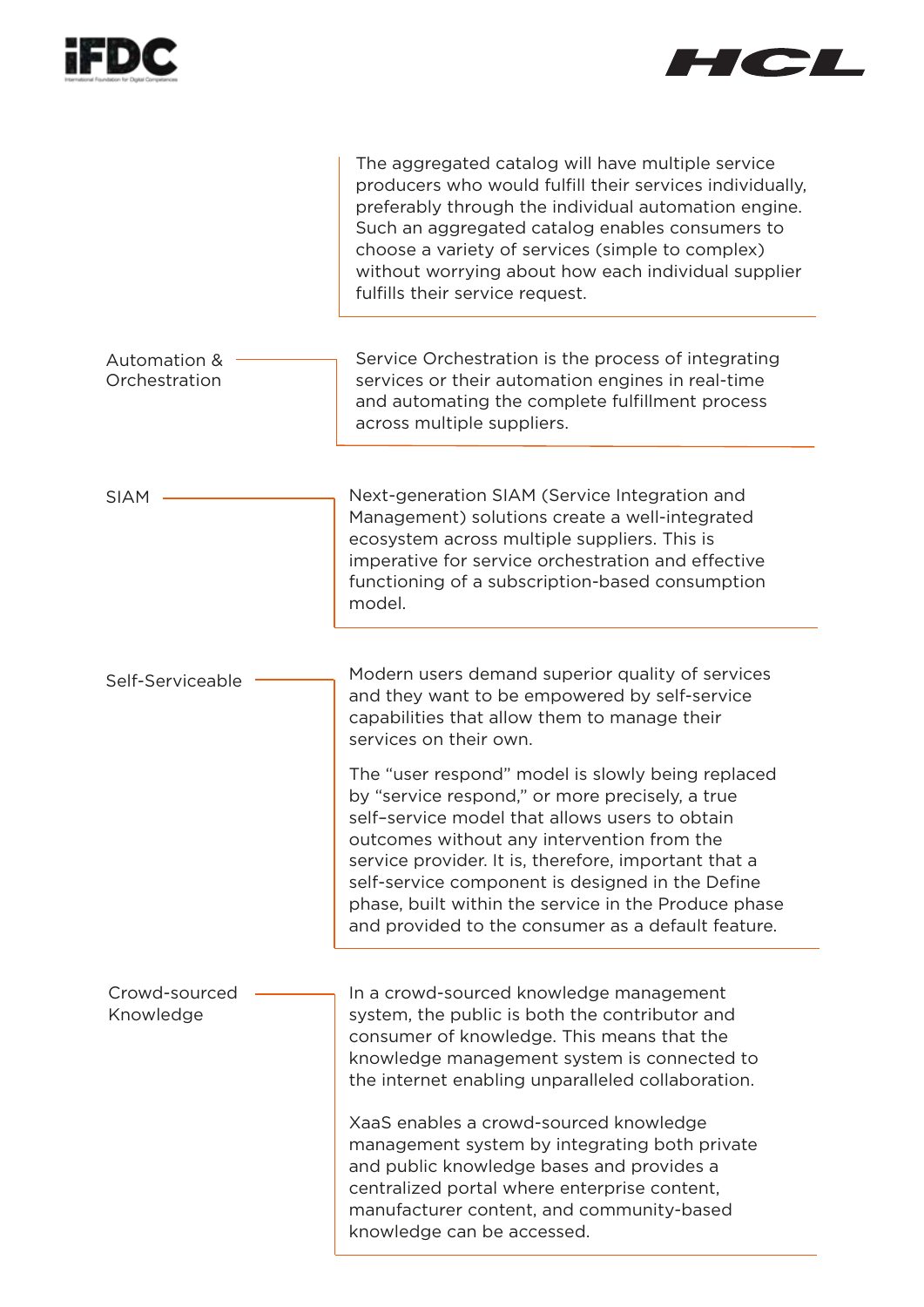



| Cognitive Assistance | Cognitive intelligence is utilized in the XaaS model<br>to provide a virtual assistant with cognitive<br>capabilities for the service consumer, to empower<br>Artificial Intelligence (AI)-based orchestration and<br>to improve service response. Consumerized<br>experience is one of the important elements of the<br>consumer world. Therefore, the following elements<br>should be included in the cognitive intelligence<br>assisted enterprise collaboration system:                                                                                     |
|----------------------|-----------------------------------------------------------------------------------------------------------------------------------------------------------------------------------------------------------------------------------------------------------------------------------------------------------------------------------------------------------------------------------------------------------------------------------------------------------------------------------------------------------------------------------------------------------------|
|                      | • Natural Language Processing: Consumers<br>can converse with a chat-bot in natural<br>language.                                                                                                                                                                                                                                                                                                                                                                                                                                                                |
|                      | • Continuous Learning: With time, AI and<br>machine language will learn automatically<br>and get better.                                                                                                                                                                                                                                                                                                                                                                                                                                                        |
|                      | • Context-based Reasoning Ability: The<br>system understands the context of the user<br>conversations.                                                                                                                                                                                                                                                                                                                                                                                                                                                          |
|                      | • Initiation to Resolution: This is a fully<br>automated system.                                                                                                                                                                                                                                                                                                                                                                                                                                                                                                |
| User Profiling       | The personal data and associated attributes of a<br>specific consumer carry the digital representation<br>of the user's identity. This profile contains different<br>attributes with respect to preference management<br>and standard entitlement. Preference management<br>allows the consumer to manage his/her<br>preferences, such as choice of communication<br>channels, preferred time, and contact number. The<br>standard entitlement signifies all services that a<br>consumer (based on their profile) is entitled to<br>without requiring approval. |
| <b>Shopping Cart</b> | A digital shopping cart enables organizations to<br>exhibit a large array of services and provides an<br>intuitive consumer experience. The shopping cart is                                                                                                                                                                                                                                                                                                                                                                                                    |

intuitive consumer experience. The shopping cart is the main component that brings the enterprise marketplace experience to the consumer, like any other e-commerce web portal.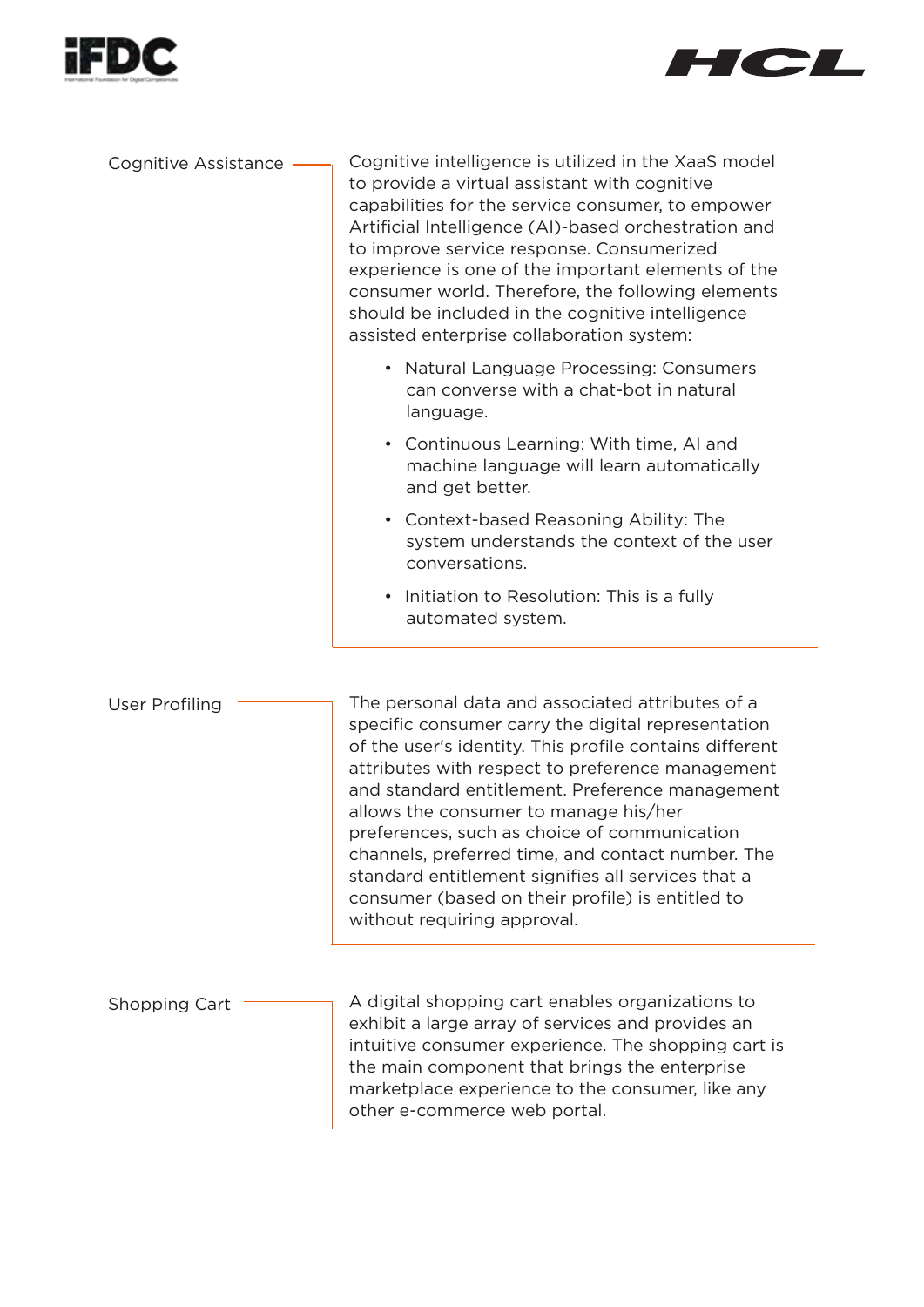



|              | Shopping cart narrows the gap between shopping<br>and buying. It is important to have the best shopping<br>cart built in, within the consumer portal, to drive the<br>highest level of consumerization. This allows the<br>consumer to select more than one service at a time<br>and order it in a single go.                                                                                                           |
|--------------|-------------------------------------------------------------------------------------------------------------------------------------------------------------------------------------------------------------------------------------------------------------------------------------------------------------------------------------------------------------------------------------------------------------------------|
| Usage        | The XaaS system provides data related to usage,<br>performance, and availability of services. This<br>influences consumption and demand of services<br>by making end-users aware of usage and<br>associated cost.<br>Additionally, it helps optimize the usage of<br>capacity and licenses, and provides the ability to<br>actively move workloads and auto-scale<br>depending on usage patterns. This results in lower |
|              | costs and improved performance.<br>Most importantly, it allows users to track their<br>consumption of IT services, provides them with a<br>view of all subscribed services, and track license<br>management. The user is put behind the wheel<br>and has total control of all services subscribed to.                                                                                                                   |
| Chargeback   | As IT becomes the broker for its own services,<br>irrespective of the service being sourced internally<br>or externally, they need to be billed to their<br>consumers. This entire mechanism is facilitated by<br>Chargeback/Show-back processes, based on<br>subscription, service contract, and usage<br>information.                                                                                                 |
| Auto-healing | Auto-healing resolves potential issues before they<br>impact the end users. Basically, it collects data and<br>starts taking decisions based on AI and machine<br>learning algorithms. Runbook automation must be<br>embedded within the resolution framework to<br>resolve the issues autonomously.                                                                                                                    |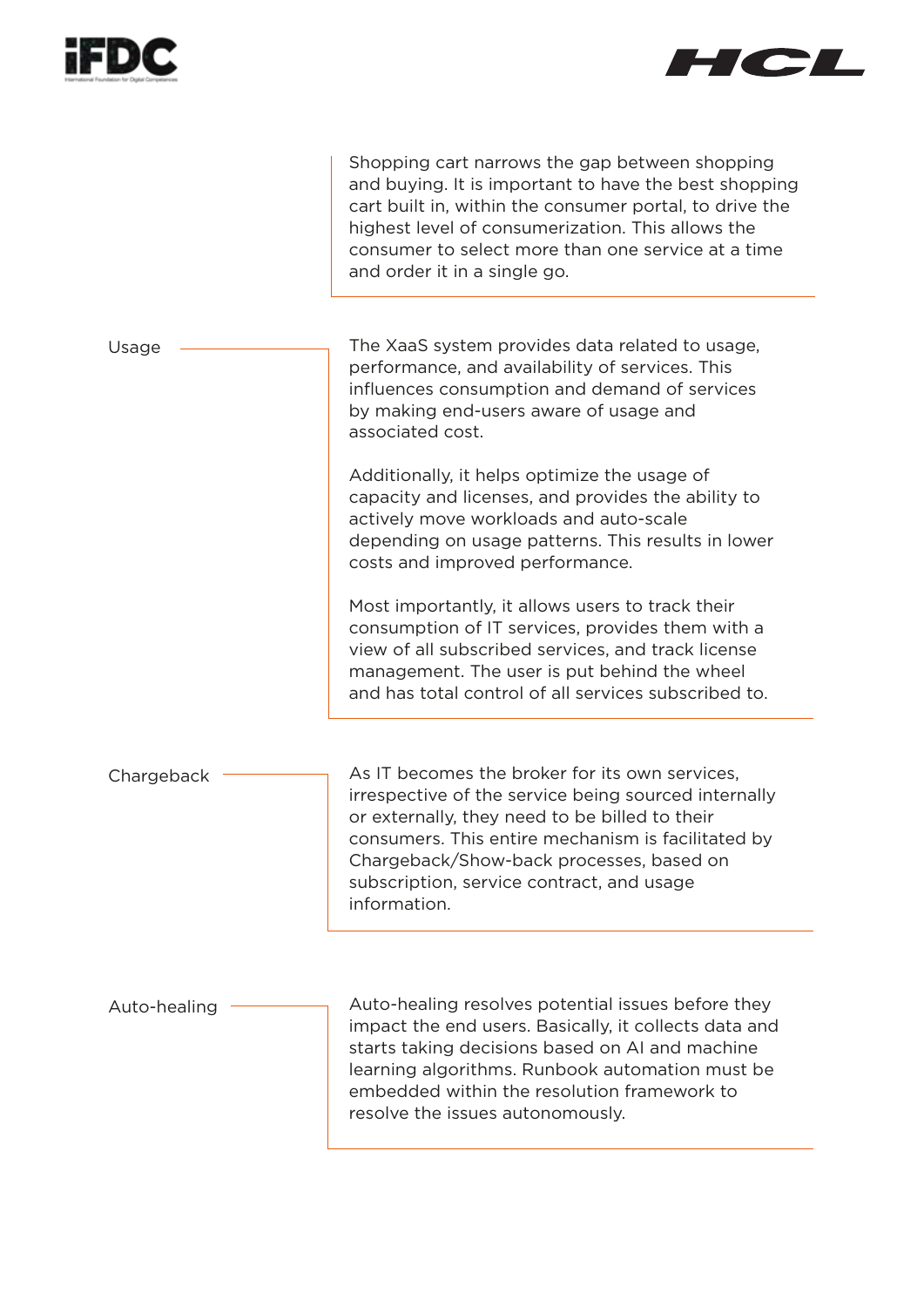



### Conclusion

As enterprises start to adopt more cloud services, they will eventually consume third-party services on an ever-increasing basis. These services are usually complex and composite in nature. Therefore, for their fulfillment, there is a need to engage multiple fulfillers who might be mapped to different service providers. This calls for a true Next-Gen SIAM orchestration, which is powered by the VeriSM™ model in a XaaS provision system in order to facilitate the consumption of IT services across this complex IT landscape. In other words, it facilitates the development of new or enhanced services using automation and orchestration in a true SIAM model. The service fulfillment system and consumer portal are the most vital components of the service lifecycle. The model allows both service orders (requests) and service maintenance (issues), and is based on an entitlement concept where consumers only have access to services which are pre-authorized. The availing services are processed in a completely automated manner. The fulfillment engine orchestrates the provision of services using multiple service providers who are part of the supply chain. This model is a perfect example of optimizing the Provide and Respond stages by integrating supply channels and offering a seamless one-stop-shop.

# References

HCL's Foundation for XaaS: Service Architecture in 21CE Service Integration: A practical guide to multivendor service management IFDC VeriSM™ Model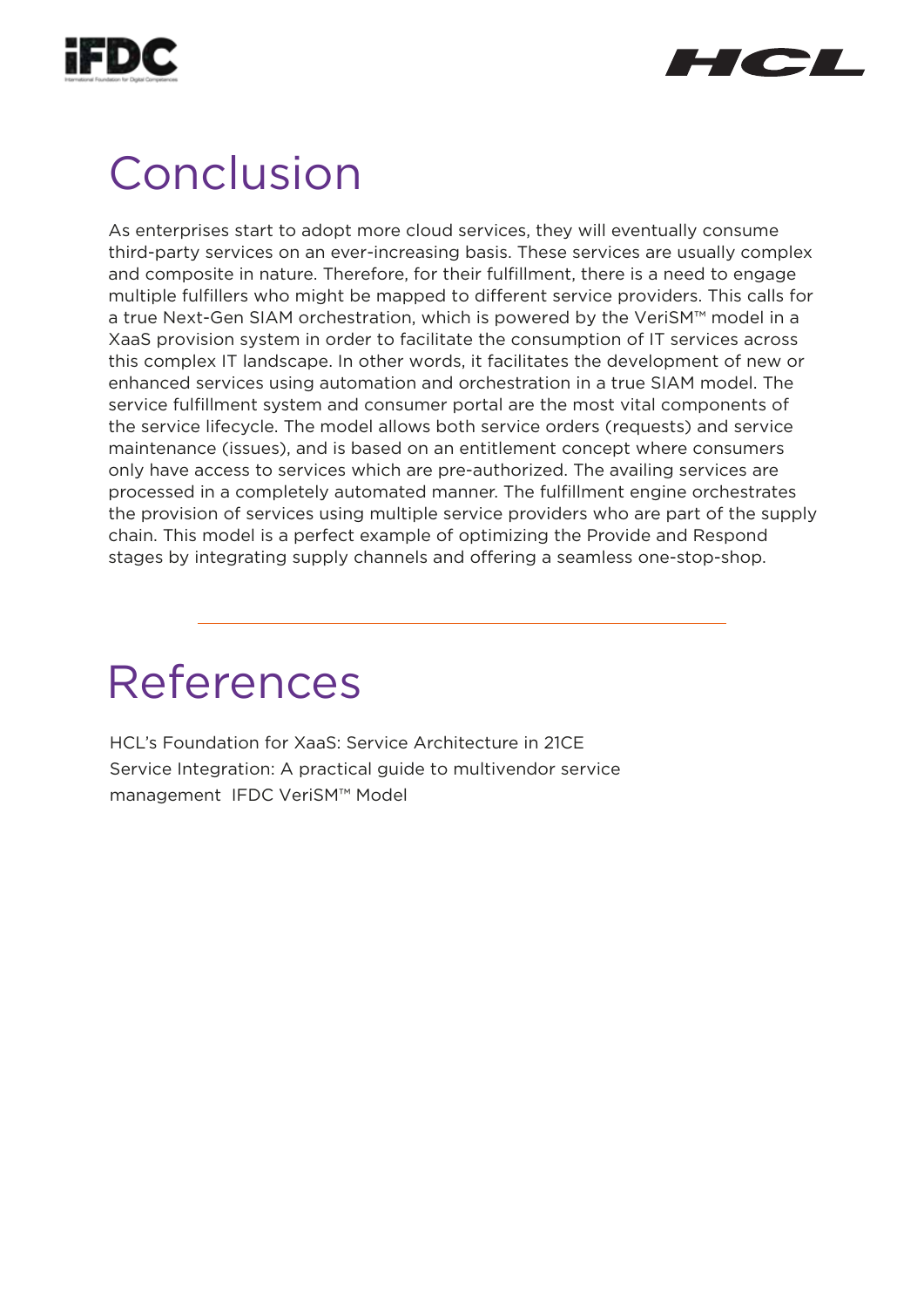



# About the Sponsors and Author

**About the Sponsors:**



DRYiCE™ is a division of HCL Technologies focused on building industry leading software products for transforming and simplifying IT and business operations by leveraging AI and cloud. These products and platforms leverage the world's best AI technology, IT automation, and robotic process automation to enable enterprises to operate in a leaner, faster, and in a cost-efficient manner while ensuring superior business outcomes. The DRYiCE™ vision focuses on AI-led service assurance, enabling a service-oriented enterprise, driving enterprise-wide digital agility and business flow intelligence.

To know more about DRYiCE™, click here.

HCL Technologies (HCL) is a leading global technology company that helps forward-looking enterprises reimagine and transform their businesses. HCL operates out of 41 countries and has consolidated revenues of USD 8.5 billion. HCL focuses on providing an integrated portfolio of platforms, products, solutions, and services underlined by its Mode 1–2–3 growth strategy.

Mode 1 encompasses the core services in the areas of applications, infrastructure, BPO, and engineering and R&D services, leveraging DRYiCE™ to transform clients' business and IT landscape, making them 'lean' and 'agile'. Mode 2 focuses on experience-centric and outcome-oriented integrated offerings of Digital & Analytics, IoT WoRKS™, Cloud Native Services, and Cybersecurity & GRC services to drive business outcomes and enable enterprise digitalization. Mode 3 strategy is ecosystem–driven, creating innovative IP–partnerships and Organic IP to build products and platforms business. HCL leverages its global network of integrated co-innovation labs and global delivery capabilities to provide holistic multiservice delivery in key industry verticals including financial services, manufacturing, telecommunications, media, publishing, entertainment, retail & CPG, life sciences & healthcare, oil & gas, energy & utilities, travel, transportation & logistics, and government.

For more information, please visit www.hcltech.com.